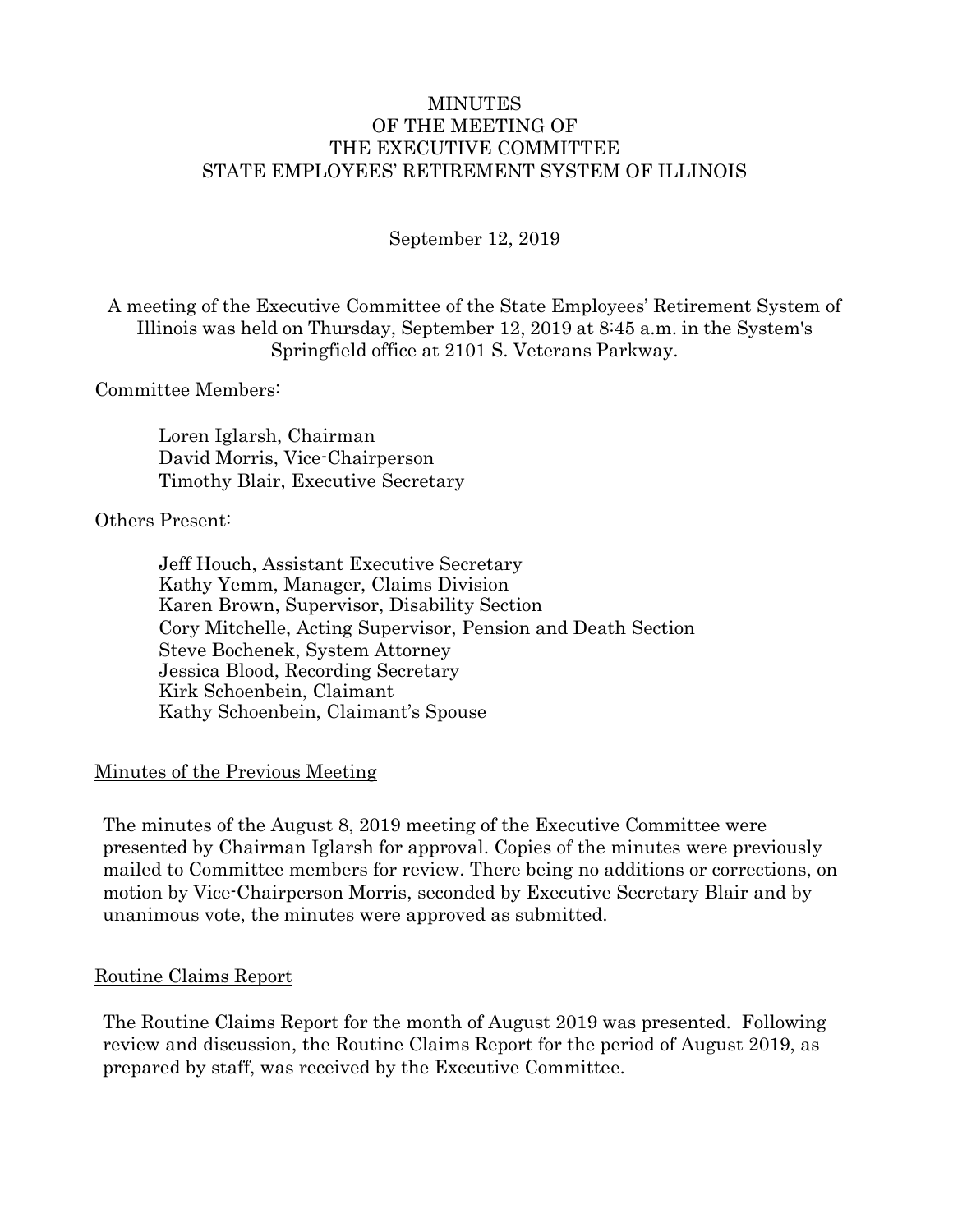# Old Business

# Betty Johnson-Nevith – Re-Appeal for Survivor Annuity - Recommendation

James Nevith applied for and received a survivor contribution refund and subsequently passed away. His surviving spouse, Betty Johnson-Nevith is requesting a survivor annuity.

This appeal was denied at the February 2019 Executive Committee meeting and Ms. Johnson-Nevith requested a re-appeal, which was granted. Ms. Nevith made a personal appeal at the August 8th Executive Committee meeting.

After review and discussion, the case was referred to SERS' attorney to make a recommendation.

Attorney Bochenek presented Recommendation No. 2019-14 to deny Ms. Johnson-Nevith's request. After review, a motion was made by Executive Secretary Blair to adopt the recommendation. Vice-Chairperson Morris seconded the motion, and all were in favor.

# Jeffrey W. Dozier – Military Service Credit – Recommendation

Jeffrey Dozier purchased military service credit for SERS service credit. SERS staff later discovered that Mr. Dozier separated from State employment on May 9, 2018, making him ineligible to purchase military service credit after that date. Mr. Dozier was sent a refund of his payment.

Mr. Dozier appeared before the Executive Committee at its July 11th meeting in Springfield, Illinois along with his attorney, Carl Draper. After hearing the personal appeal, the Committee agreed to defer the matter to allow for further review of the statutory language pertaining to the purchase of military service credit.

After discussion at the August Executive Committee meeting, the case was referred to SERS' attorney for recommendation.

Attorney Bochenek presented Recommendation No. 2019-13 to deny Mr. Dozier's request. After brief discussion, a motion was made by Executive Secretary Blair to adopt the recommendation. The motion was seconded by Vice-Chairperson Morris and all were in favor.

## Cynthia Koester – Re-Appeal for Unreduced Survivor Benefits – Mbr: Donald Koester

At their August 8, 2019 meeting, the Executive Committee denied the appeal of Cynthia Koester, to purchase service credit with SERS to qualify for unreduced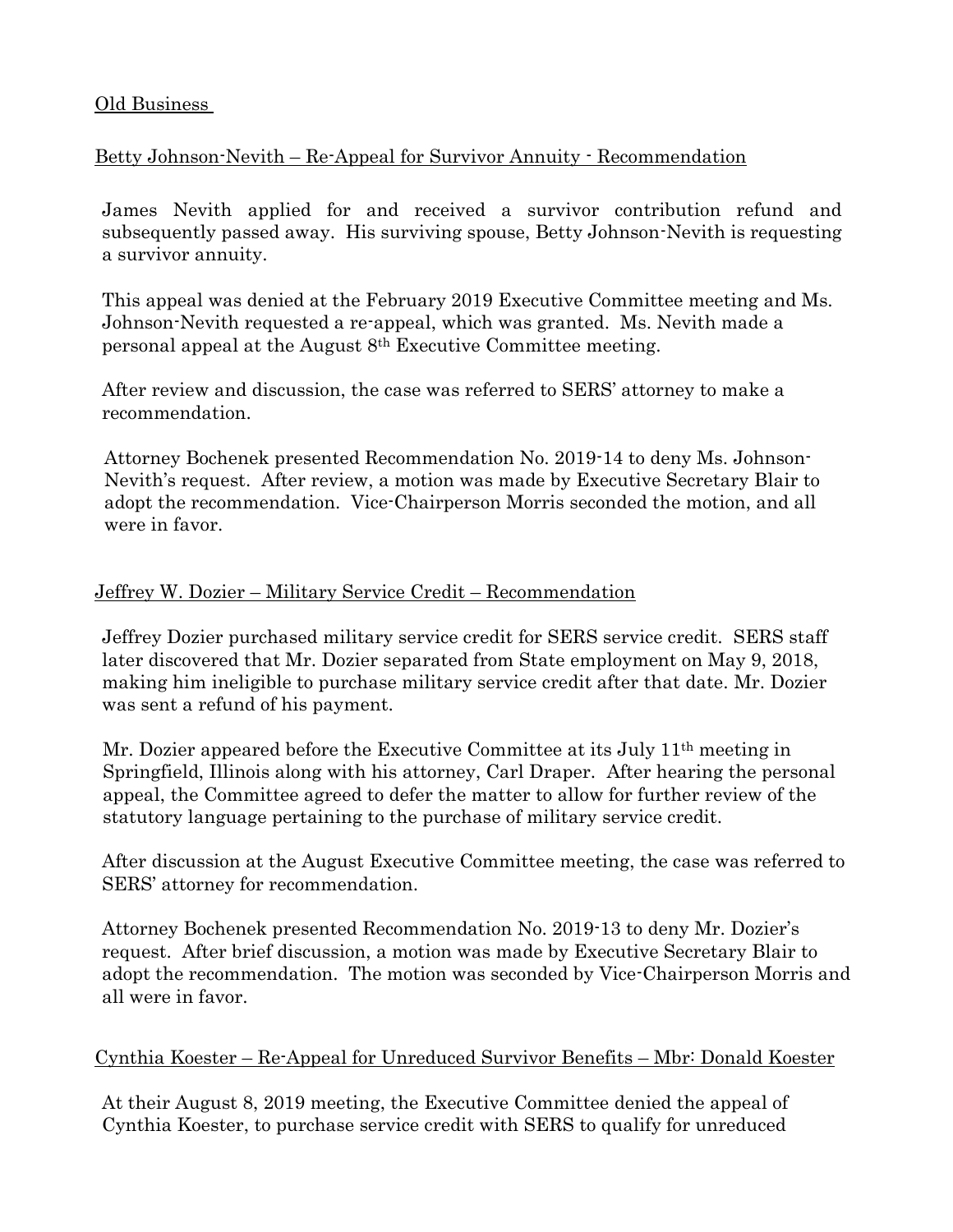survivor's benefits payable from Cook County Pension Fund CCPF. The committee deferred the case to determine if establishing creditable service with SERS is necessary to qualify a spouse for unreduced survivor's benefits payable from CCPF. It was determined that establishing SERS service credit is necessary to qualify Ms. Koester for unreduced survivor's benefits.

Ms. Koester requested a re-appeal of her case. After reviewing additional information provided, a motion was made by Chairman Iglarsh to approve Ms. Koester's request for a re-appeal. The motion was seconded by Vice-Chairperson Morris and all were in favor.

# Indaleasa Hopkins – Request for Re-Appeal – Alternative Retirement Cancellation Payment

Indaleasa Hopkins terminated state employment under Public Act 93-0839, the Alternative Retirement Cancellation Payment (ARCP). Ms. Hopkins returned to state employment on February 1, 2006.

SERS notified Ms. Hopkins of her obligation to repay the ARCP portion under Public Act 93-0839 in a letter dated March 6, 2006. Ms. Hopkins failed to respond to requests for payment.

Due to an administrative error, Ms. Hopkins was allowed to repay the non-ARCP portion of contributions to establish service credit before repaying the ARCP portion, which must be paid first pursuant to Public Act 93-0839.

Ms. Hopkins was informed that until the ARCP portion was repaid, the time that she is purchasing would not be counted toward pension or retirement.

At their June 13, 2019 meeting, the Executive Committee denied Ms. Hopkins' appeal to repay the non-ARCP portion of contributions before repaying the ARCP portion. Ms. Hopkins has submitted a request for re-appeal.

After discussing the facts of the case, a motion was made by Executive Secretary Blair to deny Ms. Hopkins' request for re-appeal. The motion was seconded by Vice-Chairperson Morris and all were in favor.

# Christopher Fritsche – Occupational Disability – Gainful Employment Inquiry

Christopher Fritsche requested a written appeal to the July 2019 Executive Committee to approve his occupational disability benefit with the understanding he is part owner of a company but does no physical labor.

The Committee referred the case to Attorney Steve Bochenek and Jeff Houch for further review and clarification regarding gainful employment policy and rules. The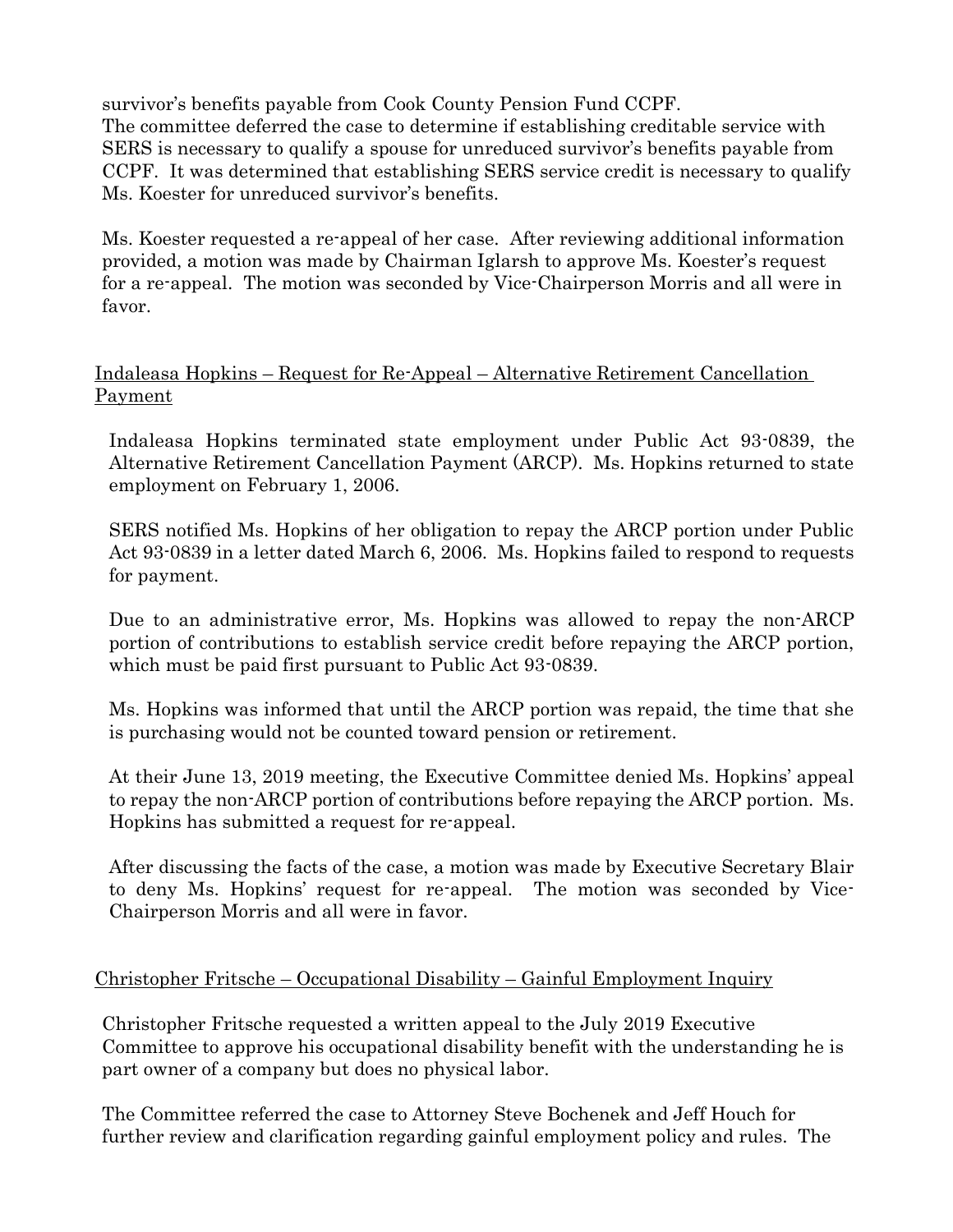case was deferred until such information was reviewed.

After some discussion, a motion was made by Chairman Iglarsh to approve Mr. Fritsche's request. The motion was seconded by Vice-Chairperson Morris and all were in favor.

## New Business

## Kirk Schoenbein – Appeal to Retire Reciprocally

Kirk Schoenbein is a member of the Illinois Municipal Retirement Fund (IMRF), SERS and JRS, but is not independently vested with JRS.

Mr. Schoenbein retired reciprocally with IMRF effective March 1, 2017 and is deferred with SERS until March 1, 2022 when he reaches age 60. He elected not to retire reciprocally with JRS.

Mr. Schoenbein is appealing that SERS undo his reciprocal pension with IMRF and instead retire reciprocally with JRS.

After reviewing the facts of the case, the committee deferred a decision pending further research.

### Kraig Kotter – Appeal Overpayment

Kraig Kotter received a disability benefit from SERS through June 30, 2019.

In a recent audit of disability files, it was discovered that Mr. Kotter's time with IMRF was considered to extend his disability benefit through 2022 due to an administrative error. Therefore, an overpayment was created.

Mr. Kotter is requesting that SERS either forgive the overpayment or establish a repayment plan that will not create a hardship for his family.

After some discussion, the Committee decided to defer Mr. Kotter's case pending further review.

### Lakeesha Brown – Appeal to Receive Refund of Contributions

Lakeesha Brown began receiving a disability benefit from SERS effective March 2017. In March of 2018, SERS required Ms. Brown to apply for Social Security disability benefits.

Ms. Brown resigned from State employment and requested a refund of her contributions. Her Social Security hearing is scheduled for October 2019 and SERS has withheld the payout of her refund pending the determination of the hearing.

If Ms. Brown is approved for Social Security disability benefits, an overpayment that could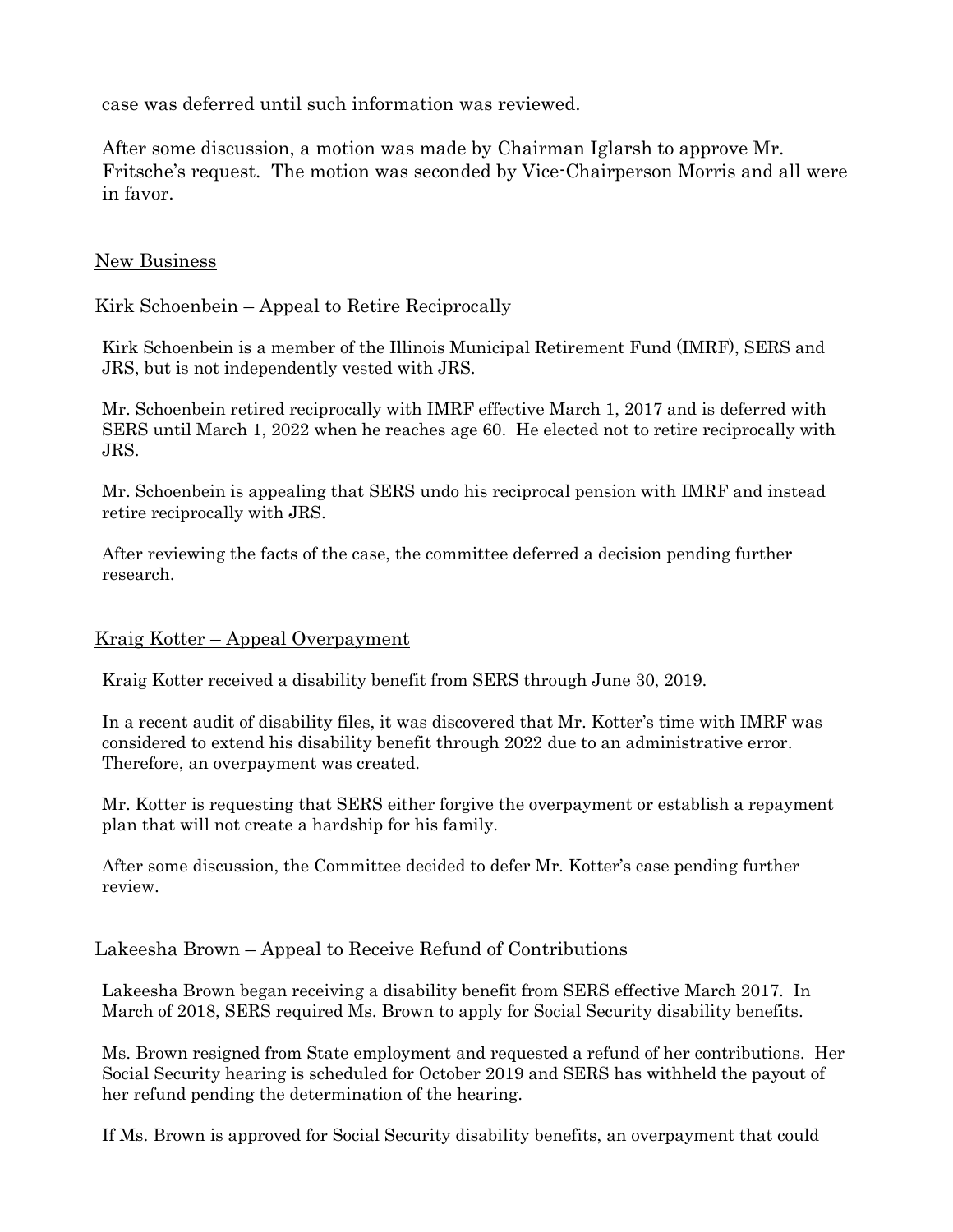possibly exceed the amount of her retirement contributions would be created. Since Ms. Brown is no longer receiving a benefit and not employed by the State, SERS would have no way of recouping the overpayment if she is allowed to take her refund.

Ms. Brown is appealing the withholding of her refund payment and states that she will repay whatever overpayment is created.

After reviewing the facts of the case, a motion was made by Executive Secretary Blair to deny Ms. Brown's request. The motion was seconded by Chairman Iglarsh and all were in favor.

## Lisa Black – ARCP Repayment

Lisa Black terminated state employment in August 2006 under Public Act 94-0839, the Alternative Retirement Cancellation Payment (ARCP).

Ms. Black returned to state employment in September 2019. Ms. Black contacted SERS regarding her return to work and how much she would owe to ARCP.

Ms. Black is appealing the monthly overpayment amount that was quoted to her by SERS staff and is requesting a reduced monthly payment.

After reviewing the facts of the case, a motion was made by Chairman Iglarsh to deny Ms. Black's request. The motion was seconded by Executive Secretary Blair and all were in favor.

### Rose Jackson – Appeal for Free Insurance

Rose Jackson terminated state employment in 2006 under ARCP and returned to state employment in 2013. She repaid the ARCP and purchased 4 years of the refund.

Ms. Jackson retired June 2019 with 10 years and 2 months of service. She was under the impression that she would have 20 years of service and is appealing to have health insurance at no cost.

After some discussion, a motion was made by Vice-Chairperson Morris to deny Ms. Jackson's request. The motion was seconded by Chairman Iglarsh and all were in favor.

### Phillip James – SSA Overpayment

Phillip James was approved for a disability benefit from SERS effective March 2016. He was approved for a retroactive Social Security disability benefit effective July 2016, which created an overpayment.

Per SERS Board policy, the Overpayment Section is to deduct half the gross of any benefit being paid toward an overpayment owed to SERS. Mr. James is requesting a reduced payment plan.

After review of the case, a motion was made by Chairman Iglarsh to approve Mr. James' request. The motion was seconded by Executive Secretary Blair and all were in favor.